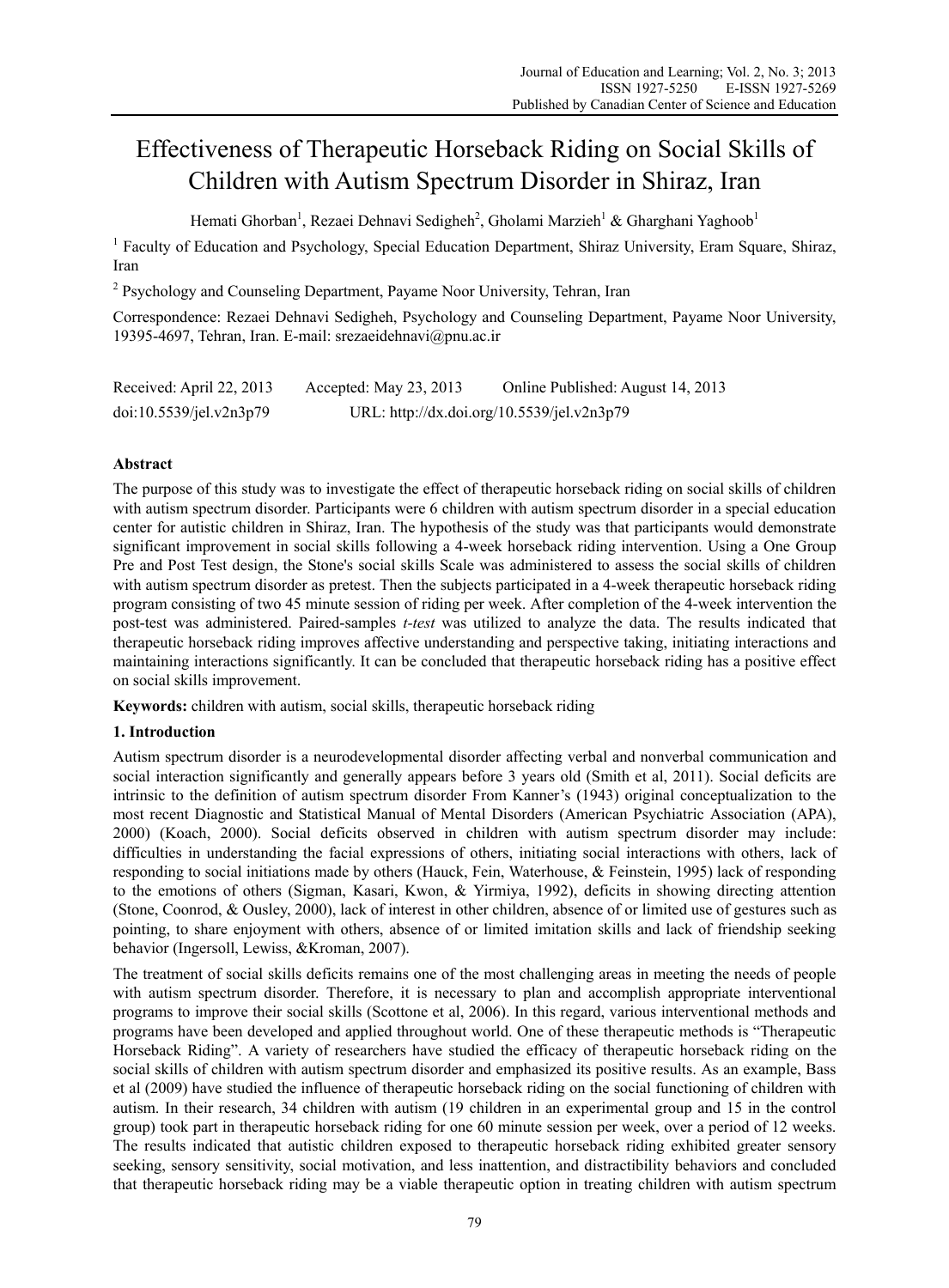disorder (ASD). Also, King (2007) has studied the effect of therapeutic horseback riding on social behaviors in children with autism. The participants were 5 children with autism who were under the intervention for one 120 minute session over a period of 10 weeks. Therapeutic horseback riding intervention contains sensory activities, assignments and practices when getting on and off the horse that are presented by the horseback riding trainer. The participants were assessed before and after therapeutic horseback riding intervention by their teachers and supervisors. The results showed therapeutic horseback riding improves eye contact, verbal language, cooperative and social behaviors. Consistent with the above findings, Gabliels et al (2012) studied the impact of therapeutic horseback riding on adaptive behaviors in children and adolescents with autism spectrum disorder. They conducted therapeutic horseback riding on 42, 6-16 years old children with autism spectrum disorder (16 in the control group and 26 in the experimental group) for 10 sessions. The results revealed that therapeutic horseback riding improved adaptive behaviors in people with autism spectrum disorder.

In Iran, it seems there is no published research about the effectiveness of therapeutic horseback riding on social skills in children with autism spectrum disorder. Therefore, this research is an attempt to study the effectiveness of therapeutic horseback riding on the social skills of children with autism spectrum disorder living in Shiraz city, Iran.

## **2. Method**

#### *2.1 Participants*

6 children diagnosed with autism spectrum disorder who participated in the study were recruited from the MehrMihan Autism Center in Shiraz, Iran. All participants met criteria for DSM-IV-TR (American Psychiatric Association, 2000). Demographics characteristics of participants are presented in table1.

| child | age | gender | father' s academic<br>level | mother's<br>academic level |
|-------|-----|--------|-----------------------------|----------------------------|
|       |     | F      | undergraduate               | undergraduate              |
|       | 8   | F      | under diploma               | undergraduate              |
|       | 12  | М      | under diploma               | undergraduate              |
| 4     | 10  | F      | under diploma               | under diploma              |
|       | 6   | F      | under diploma               | under diploma              |
| 6     | 6   | F      | undergraduate               | undergraduate              |

Table 1. Participants' characteristics based on age, gender, father's and mother's academic level

As it is observed in table 1, the participants were 5 girls and one boy (average age of 8.5 and standard deviation of 2.35). Moreover, the father's academic level of two children was undergraduate whereas mother's academic level of 4 children was undergraduate and two were under diploma (i.e., they don't have diploma certification). Parents had to consent to pre-testing, 8 sessions of therapeutic horseback riding, and one post testing session. Measurements were given to parents before the intervention sessions were initiated. Post-test assessment took place at the completion of the 8 week intervention.

## **3. Instrument**

#### *3.1 Social Skills Assessment Scale*

The Social Skills Rating Form is a subscale of Triad Social Skills Assessment (TSSA) - Second Edition developed by Stone et al (2003) to assess 6-12 year children with autism spectrum disorder. This instrument was developed originally to address the need for a relatively brief, easy-to-administer tool for evaluating the complex social profiles of children with autism spectrum disorder, identifying strengths and challenges in the social domain, and providing recommendations for intervention planning through individualized goals and specific strategies.

The Social Skills Rating Form contains descriptors of social behaviors in areas that include affective understanding/perspective taking, initiating interactions, responding to interaction and maintaining interactions. The respondent (parent or teacher) rates the child's ability to perform each behavior on a four point scale, ranging from "not very well" to "very well". Stone et al (2003) reported its reliability as 0/92 for parents rating and 0/94 for rating teachers through Cronbach alpha. They also confirmed its content validity. The parents' form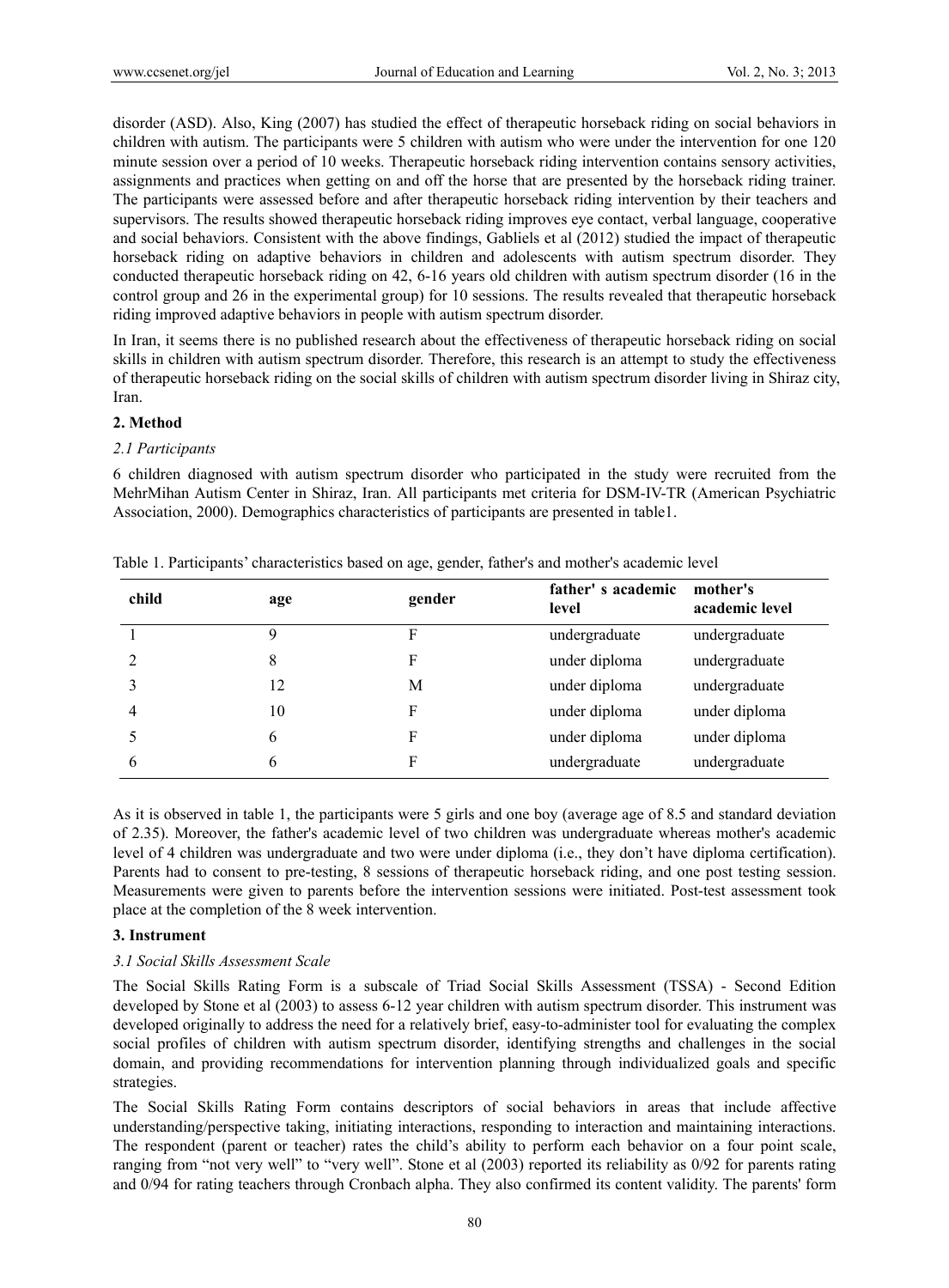was used in this study. The construct validity was 0/79- 0/93 through correlation method between the whole test and its subscales. The reliability for the whole scale was 0/86 by the Cronbach alpha coefficient.

# *3.2 Therapeutic Horseback Riding Sessions*

The intervention of therapeutic horseback riding was administered for all the children for two 45-min sessions per week over a one month period. The area of horseback riding was approximately the equivalent size of a football field where the observers' area was separated with a fence and the stable of horses was in the riding area. Two experienced trainers were used and parents and teachers assisted the trainers. The intervention of therapeutic horseback riding was done through these stages:

# *3.3 Familiarity Stage*

In this stage, a child with autism spectrum disorder becomes familiar with the horse, in the way that she/he is trained to learn how to sit on the horse appropriately, how to get on and off the horse, all the body organs of the horse are introduced and the child is required to touch its body and name them. When the child was sitting on the horse, the trainer was talking about horse voice and food. It must be noticed that it takes 5 minutes in each session and the purposes are to reinforce communicational and social skills, reinforce senses and the ability to balance.

# *3.4 Practices*

In this stage, the child practices how to get on and off the horse, how to get the snaffle bite (A snaffle bit is the most common type of bit used while riding horses. It consists of a bit mouthpiece with a ring on either side and acts with direct pressure) of the horse, move the horse, stop the horse and pet the horse. It is noticeable that the training of this stage was modeled by the riding trainer step by step. It takes 10 minutes and the goals are to reinforce communication and social skills, senses and the ability to balance and the child's mastery of the necessary skills for horseback riding.

## *3.5 Riding Skills*

At this stage, the two horses were used for each child to sit on (the saddle was used). The children knew each other. The two children ride simultaneously on separate horses and the trainer get the snaffle bit and move the horse. Then, the child's parents get on the horse with the child and move the horse slowly and increase the speed gradually. It is noticeable that, in this stage, attempts are made to sit the child on the horse appropriately. The child was asked to touch the horse's mane. The child was asked to touch the horse's body with him/her feet. Parents were encouraging their child to look at the people was outside of the horse ride area, waved to them and express his/her emotions. Also they want the child pay attention to another horse that was moving and the other child who was sitting on it. Parents were encouraging their child to look at the other child and waved to him and interpret the emotions of other child. Moreover, all the activities carried out by parents, by trainer was also repeated. Actually, the trainer gets on the horse with the child and ride faster than the parents. It takes 15 minutes and the goals were to reinforce communication and social skills, senses and the ability to balance.

# *3.6 End of Riding Stage*

In the last stage, children are trained to clean and care for the horse. The trainer does these activities step by step both verbally and practically and the child repeats them. Actually during the last part of the program, participants took part in grooming activities. Children learned how to properly groom and care for their horse by learning to identify grooming tools (curry comb, hoof pick, body brush, mane/tail comb, face brush, etc.) and bathing tools (sponge, water, shampoo, bucket, sweat scraper, etc.). At this stage, the child's verbal and nonverbal communication was reinforced by trainer. It takes 15 minutes.

## **4. Results**

**Research hypothesis:** Horseback riding improves the social skills of children with autism spectrum disorder significantly.

To study this hypothesis, a paired-samples *t test* was used to analyze the data. The results of total scores in children's' social skills and its subscales are presented in Table 2.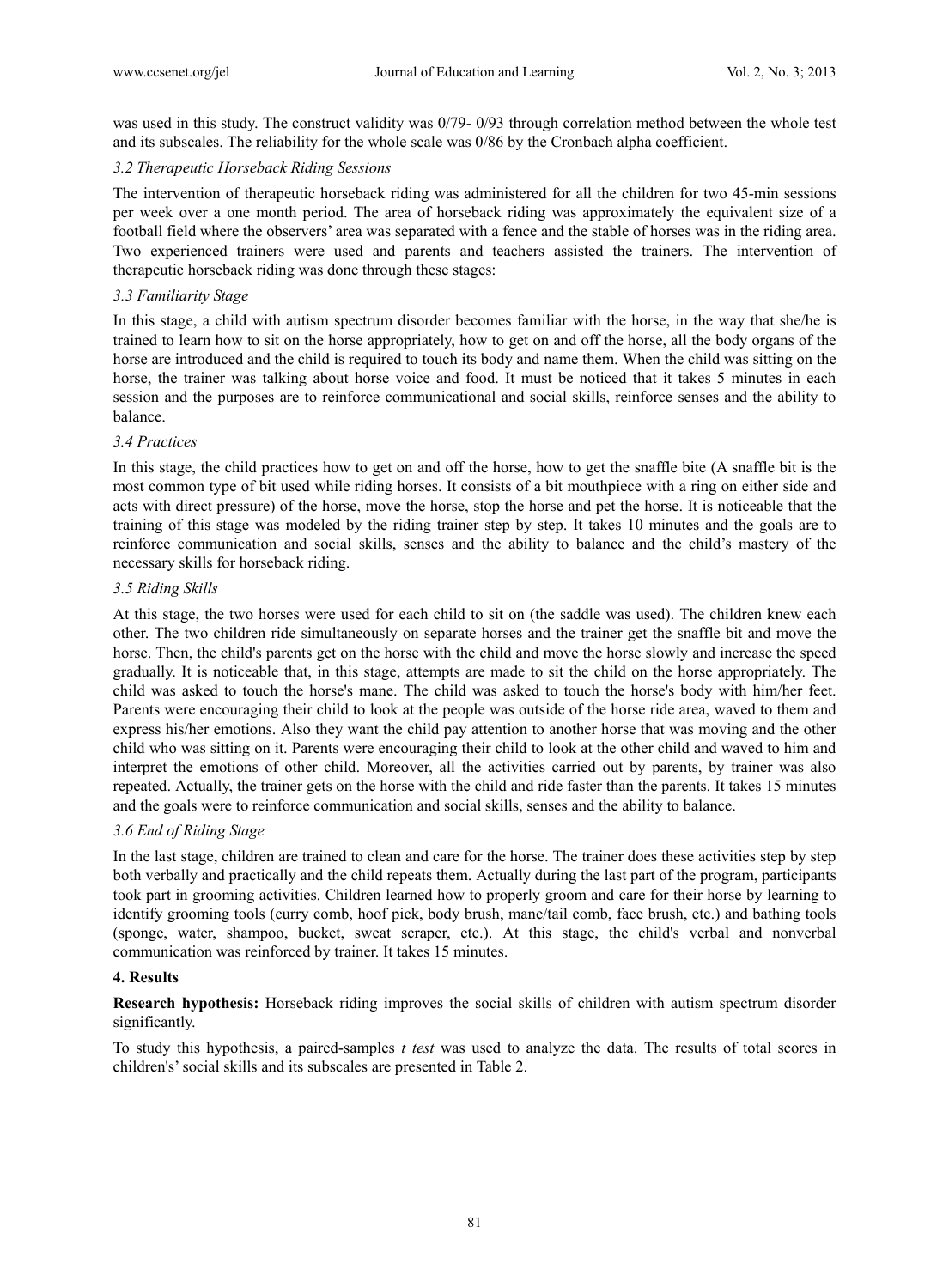| subscale                                                 | <b>Pre-test scores</b> | <b>Pos-test scores</b> | t    | sig.  |
|----------------------------------------------------------|------------------------|------------------------|------|-------|
| <b>Affective</b><br>Understanding/<br>perspective Taking | 15.83                  | 18.33                  | 4.03 | 0.01  |
| initiating<br>interaction                                | 18.50                  | 21.33                  | 3.78 | 0.01  |
| <b>Responding</b><br>to<br>interaction                   | 12.00                  | 14.00                  | 1.69 | 0.15  |
| maintaining<br>interaction                               | 13.50                  | 15.83                  | 5.53 | 0.003 |
| total score of social<br>skills                          | 56.66                  | 64.66                  | 3.75 | 0.04  |

Table 2. Paired-samples t test result for comparing pre-test and post-test in the social skills of children with autism spectrum disorder

As it is seen in table 2, the total mean scores of social skills in children with autism spectrum disorder in post-test were higher than pre-test. The results of paired-samples t test shows there is a significant difference between total score mean of social skills in children with autism in pre-test and post-test( $t=3.75$ ,  $df=5$ ,  $p<0.05$ ). This suggests that therapeutic horseback riding has a significant effect on social skills of children with autism spectrum disorder.

Also, the results of the social skills subscales in children with autism spectrum disorder reveal that the score mean of affective understanding/perspective taking, initiating interactions and maintaining interactions of children with autism spectrum disorder in post-test was higher than pre-test. The results of paired-samples t test showed there is a significant difference between the score of pre-tests and post-tests ( $p<0.05$ ). It is considerable that although autistic children's responding to interaction in post-test is higher than pre-test but the results of paired-samples t test show there is a no significant difference between the score mean of autistic children's responding to interaction in pre-test and post-test(t=1.69, df=5, p<0.15). It means that the effect of therapeutic horseback riding on autistic children's responding interaction is not statistically significant. Overall, the findings suggest that therapeutic horseback riding has improved all subscales of social skills.

#### **5. Discussion and Conclusion**

The purpose of the present research was to study the effect of therapeutic horseback riding on social skills of children with autism spectrum disorder. The research findings revealed that therapeutic horseback riding could significantly improve the social skills of children with autism spectrum disorder. Moreover, the results showed therapeutic horseback riding could significantly improve subscales of affective understanding/perspective taking, initiating interactions, and maintaining interactions in children with autism spectrum disorder. This finding was consistent with Bass et al (2009), King (2007) and Gabriels et al (2012).

To clarify these finding, it can be said therapeutic horseback riding provides multi-sensory stimulation which is useful to improve social, cognitive, relational and motor skills of children with developmental disorders (Bass et al, 2009). In this regard, Britton (1991) has concluded that horseback riding leads to develop social, emotional and physical skills. In the intervention of therapeutic horseback riding, the children with autism spectrum disorder are trained to order the horse verbally, control and direct it. This activity improves verbal language and communicational skills of children with autism spectrum disorder (Gabriels et al, 2012).

Participants learn to follow the trainer's commands in riding which reinforces children's concentration, listening skills, communicational and social interaction (Hamill et al, 2007). Moreover, successful mastery of horseback riding skills improves self-efficacy, self-concept, self-esteem and self-controlling (Macauley & Gutierrez, 2004) and affects positively on social skills of children with autism spectrum disorder. As a whole, horseback riding leads to improved sensory-motor processing and then leads to more regular sensory-motor experiences and helps autistic individuals to function better in cognitive, physical, affective and social areas (All & Loving,1999).

Since in therapeutic horseback riding the child is forced to touch the body of the horse and tells its name and she/he is trained to listen to the trainer, repeat the orders verbally and enact them practically, all these activities reinforce the basis of social skills such as active listening, obeying the orders, active cooperation and response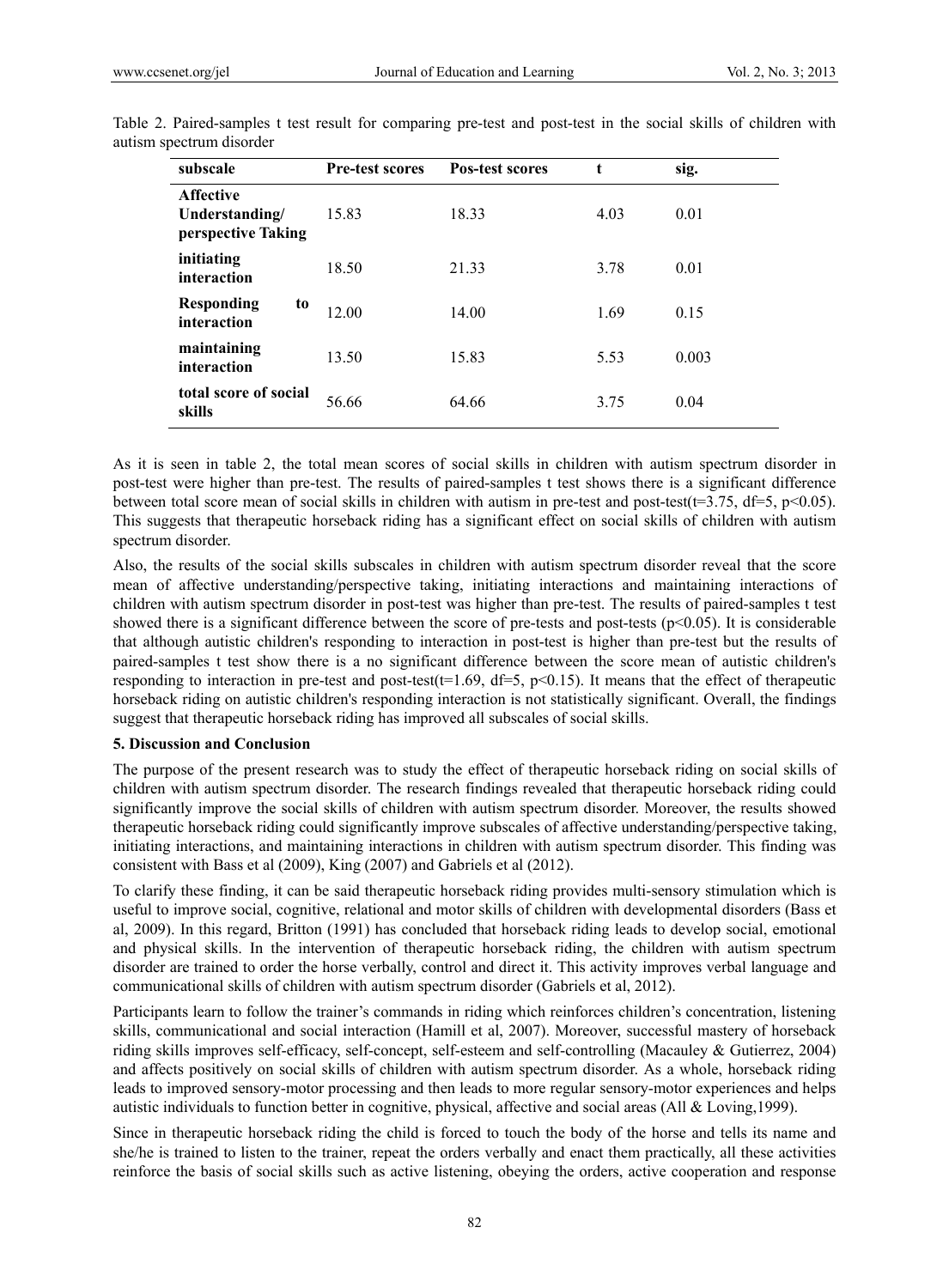and leads to improve social skills.

To confirm this clarification, Bass et al (2009) emphasize therapeutic horseback riding is a reinforcing stimulus which improves the motivation and cooperation of children with autism. Of course, Bass et al (2009) believe that an individual's cognitive, emotional and social functioning are affected by cerebellum functioning. The deficit of children with autism's social functioning is attributed to dysfunction of cerebellum and they explain that therapeutic horseback riding improves cerebellum functioning and positively affects the social functioning of children with autism. Keino et al (2009) indicated that therapeutic horseback riding stimulates children with autism's brain through rhythmic and systemized movement of Broca area (its role is in verbal language) and, in the following, helps to develop social skills in children with autism.

Furthermore, in the intervention of therapeutic horseback riding, children are encouraged to disclose their emotions freely and interpret other children's emotion which leads to improve emotional understanding and social skills.

Also, Funahashi & Carterette (1985) explained children with autism spectrum disorder, through therapeutic horseback riding, learn to disclose their feeling and emotion and reciprocal emotion disclosure has been warmly accepted from parents, riding trainers, academic trainers and those presented in therapeutic horseback riding. These emotional and cognitive changes in children with autism spectrum disorder lead to affective understanding of these children. Keino et al (2009) believe that therapeutic horseback riding improves emotional and cognitive assessment of children with autism spectrum disorder from new stimuli. As a result, these children consider new stimuli not threatening and not dangerous and, thus, they make emotional and cognitive mutual relationship with their parents and others.

In therapeutic horseback riding especially when the horse is trotting, children with autism spectrum disorder start laughing and show their happiness through their gestures. Then they become interested in demonstrating their happy feeling through a brief and incomplete talking and in a more advanced level, through physical activity and words. They are also encouraged to transfer their feeling to their parents and seek positive emotional responses through eye contact with their parents' (Keino et al, 2009) and all these activities lead to improve the social skills of children with autism spectrum disorder.

As a whole, therapeutic horseback riding decreases children with autism's negative emotions such as fear, anger, distrust and unhappiness through a secure and warm environment and instead, activates brain functioning such as unpleasant emotions, common attention, imitation and empathy feeling in children with autism's mind and leads to their social and communicational skills development (Keino et al, 2009). Furthermore, the horse, itself, effects the social skills development in children with autism spectrum disorder. As we know, horses are social animals which are sensitive to human reactions. This kind of responding is very important for cause and effect and objective learning styles of autistic individuals. In fact, horse responds to autistic child's behavior and helps him/her to have better social understanding and become aware of his/her social and communicational behavior (Gabriels et al, 2012).

Further research on the effects of therapeutic horseback riding on cognitive and motor skills and stereotyped behaviors in children with autism spectrum disorder and social, cognitive, motor and behavioral skills of other disabled children is recommended. Generally, it is suggested to parents, specialists, teachers and trainers to utilize therapeutic horseback riding to improve the social skills of children with autism spectrum disorder.

## **References**

- All, A. C., Loving, G. L., & Crane, L. L. (1999). Animals, horseback riding, and implications for rehabilitation therapy. *Journal of Rehabilitation, 65*(3), 49-57.
- Bass, M. M., Duchowny. C. A., & Llabre, M. M. (2009). The Effect of Therapeutic Horseback Riding on Social Functioning in Children with Autism. *Journal* of *Autism and Developmental Disorders, 39,* 1261-1267. http://dx.doi.org/10.1007/s10803-009-0734-3
- Bellini, S, Peters, J. K., Benner, L., & Hope, A. (2007). A meta- analysis of school based social skills interaction for children with autism spectrum disorder. *Remedial and Special Education, 28*(3), 152-162. http://dx.doi.org/10.1177/07419325070280030401
- Bellini, S. (2004). Social skill deficits and anxiety in high-functioning adolescents with autism spectrum disorder. *Focus on Autism and Developmental Disability, 19*(3), 78-86. http://dx.doi.org/10.1177/10883576040190020201
- Britton, V. (1991). *Riding for the disabled.* London: B.T. Batsford Ltd.